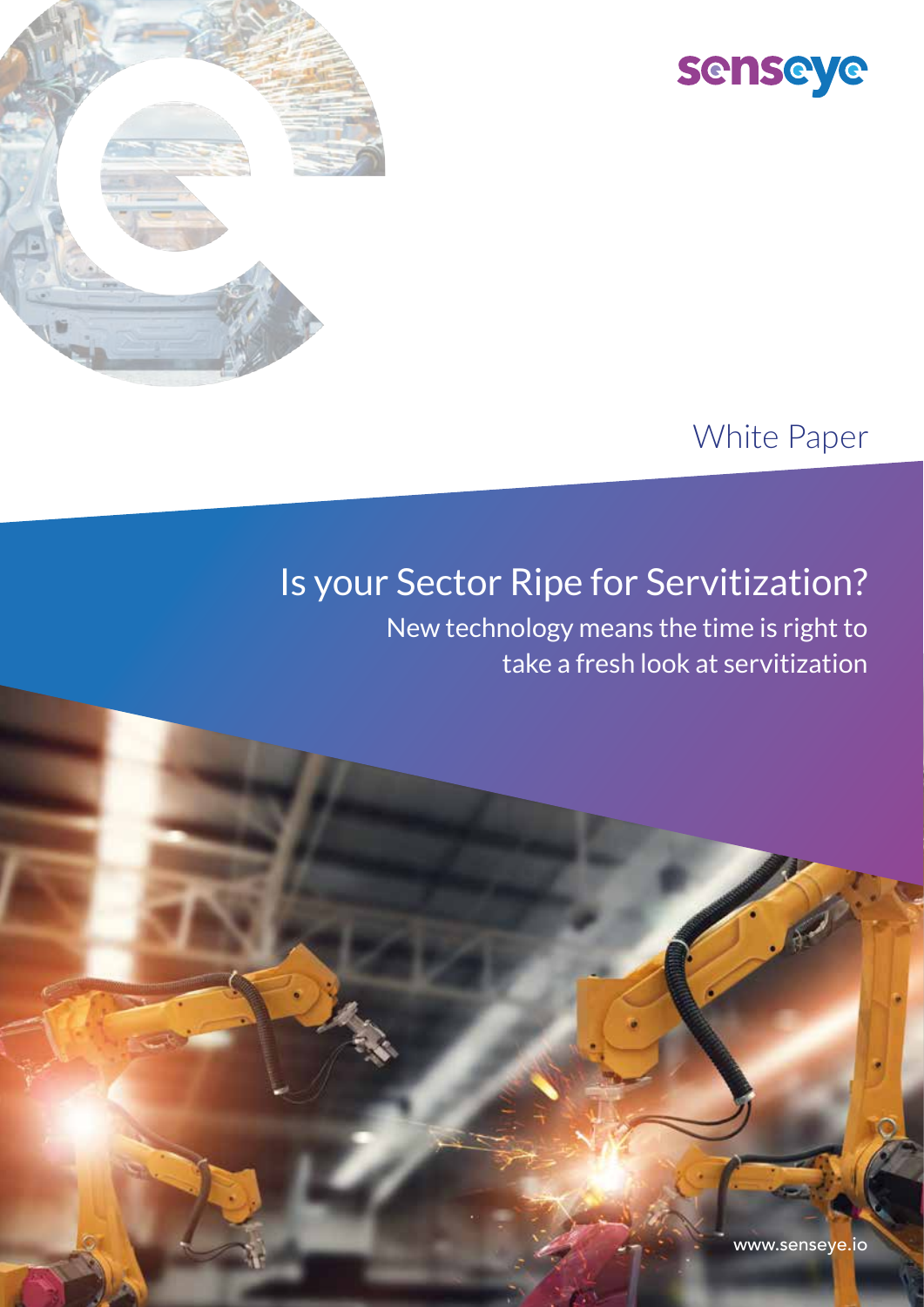### **Introduction**

Aerospace and defense are arenas in which the consequences of equipment failure can be catastrophic. They are also industries featuring high-value assets that demand regular maintenance throughout their long service lives. These factors combine to put operators under great pressure to deploy effective maintenance regimes at a price that maximizes the return on their considerable investments.

It's no wonder that these high-risk, high-value industries led the way in servitization. A properly managed and resourced servitization contract passes at least some of the risk of breakdowns back up the chain to equipment suppliers, who are tasked with delivering, say, a certain number of flying hours or uptime, rather than just the assets themselves.

Servitization has become a successful contractual model in these industries in recent decades and other sectors have followed suit. Agriculture and transport have also enjoyed the advantages of servitization for tractors and trains, for instance.

Today there is enormous potential to roll out similar servitization agreements across other industries and a growing number of companies are wising up to the possible benefits. End users across the board are looking to increase the reliability of their assets and manage costs more predictably by offloading some of their risk onto suppliers. Meanwhile equipment suppliers are looking to build better relationships with customers and reap the considerable revenues available from after-sales support.

Until recently, cost and scalability have been the two big obstacles preventing servitization from rolling out across many otherwise promising sectors.

and for their end user customers. The crucial difference today is that smart new asset monitoring technologies mean that the risk and costs for original equipment manufacturers (OEMs) of adopting after sales service commitments are more predictable and manageable than ever before. That's good news for them

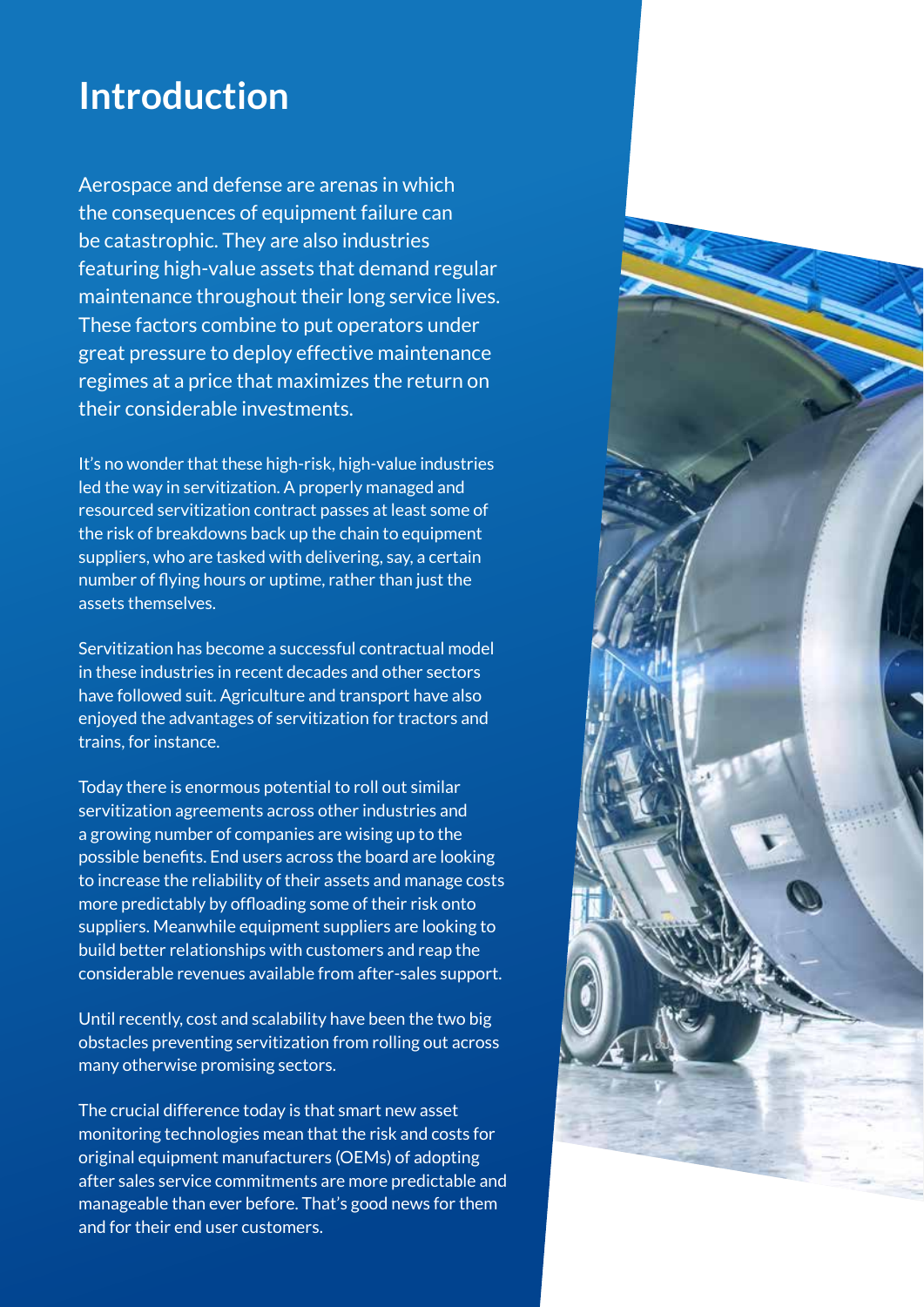# **Building on a trusted model**

**Servitization has been a feature of aerospace and defense contracts for decades, where it has proved to be extremely successful. So-called integrated operational support (IOS) has grown to become the typical contractual model over the past 15 to 20 years.** 

**In one of the latest examples, January 2019 saw the UK Ministry of Defence award Leonardo a £293 million (approximately €325 million) Apache IOS contract, extending the current Apache AH Mk.1 IOS service agreement until 2024, which covers the remainder of these helicopters' service lives. Leonardo says the Apache IOS contract will enable it to deliver the required levels of aircraft availability while reducing through life costs. The company also provides integrated support and training services for the UK MoD's AW159 Wildcat and AW101 Merlin helicopter fleets.** 

**Evolving technologies are the key to making the same benefits available in other industries. More scalable and cost-efficient sensor and monitoring technologies, coupled with machine learning and artificial intelligence, are opening up the possibility of using a similar approach to manage and maintain assets in activities ranging from injection moulding and welding to bottling and renewable energy generation.**

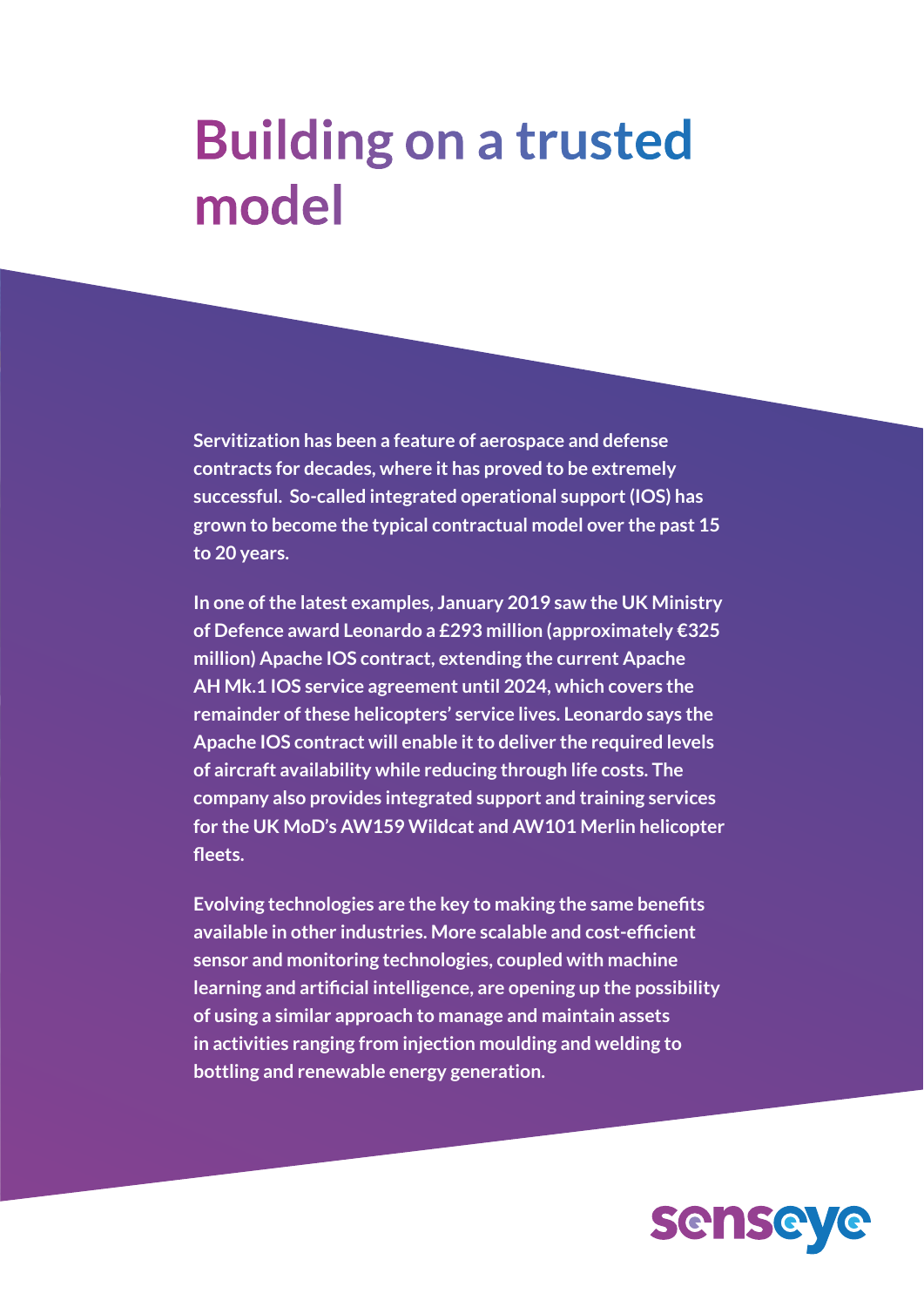# Why now for end users?

For end users, servitization is typically part of a wider drive to increase operating efficiency and capitalize on opportunities in the market. Servitization can support these ambitions by reducing the risk of investing in new equipment, as well as increasing efficiency and reducing downtime. All this benefits the bottom line. Now is the right time for them to consider servitization because margins are being squeezed and the drive for increasing productivity and automation means that the number of assets they need to maintain is on the rise.

Automotive manufacturers, for example, might typically run a factory with 700 welding robots and 300 handling robots. They're only too happy to offload the hassle of maintaining all those assets if the robotics companies can step up and shoulder the responsibility of delivering the necessary number of welds per hour.

# **Why now for OEMs?**

As margins are squeezed on equipment sales, services can provide a welcome boost for OEMs. In a report prepared for the European Commission, 60 per cent of OEMs say they believe that service contracts will be their top service strategy going forward. Traditional reactive and preventative maintenance are still being offered, but Predictive Maintenance is increasingly seen as the way to go.

Predictive Maintenance enables OEMs to offer a better service to customers, resulting in fewer unplanned breakdowns and reduced downtime and costs. For many OEMs, more predictable workloads, spares inventory and other cost savings associated with Predictive Maintenance also make servitization a reliably profitable business model for the first time.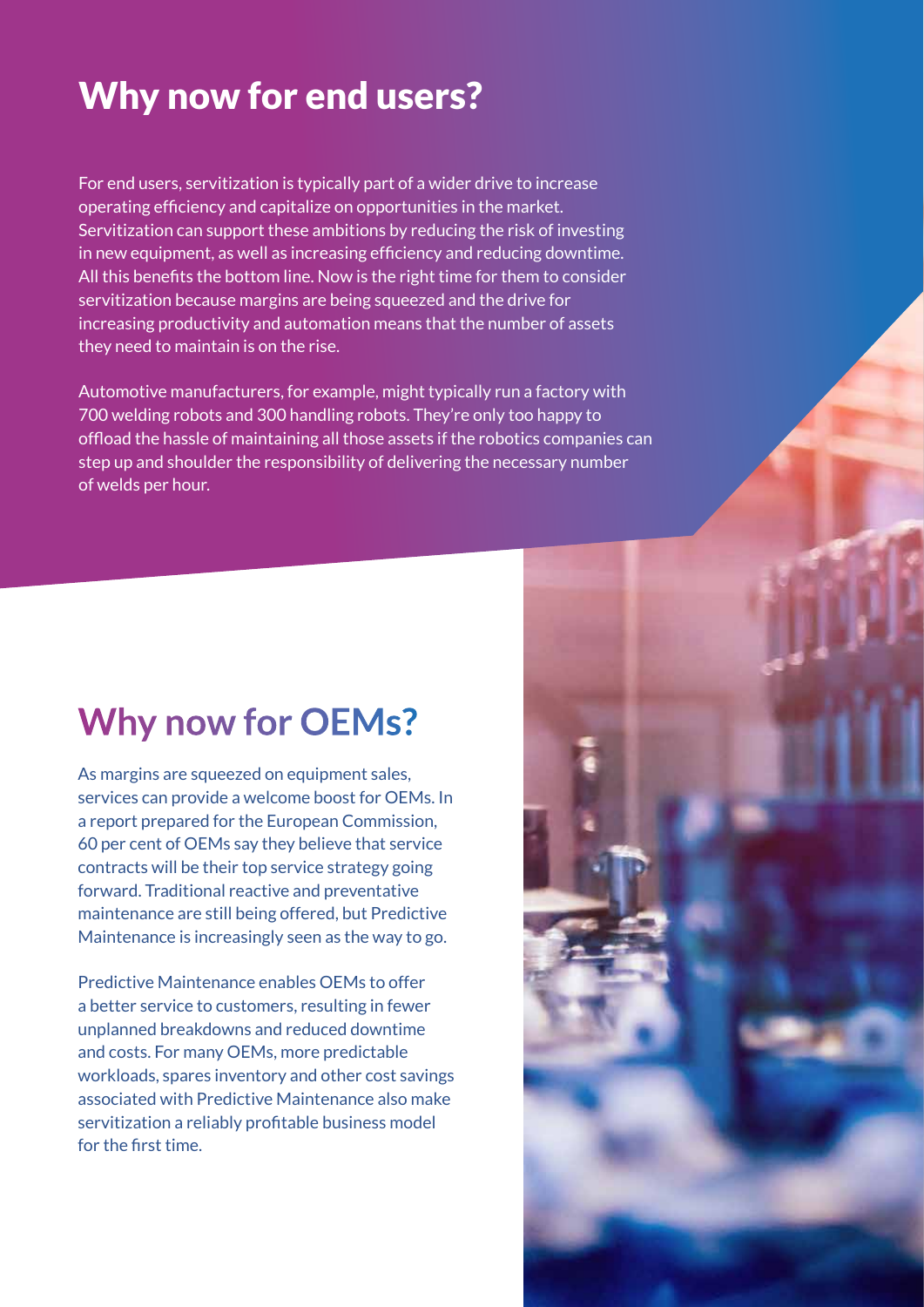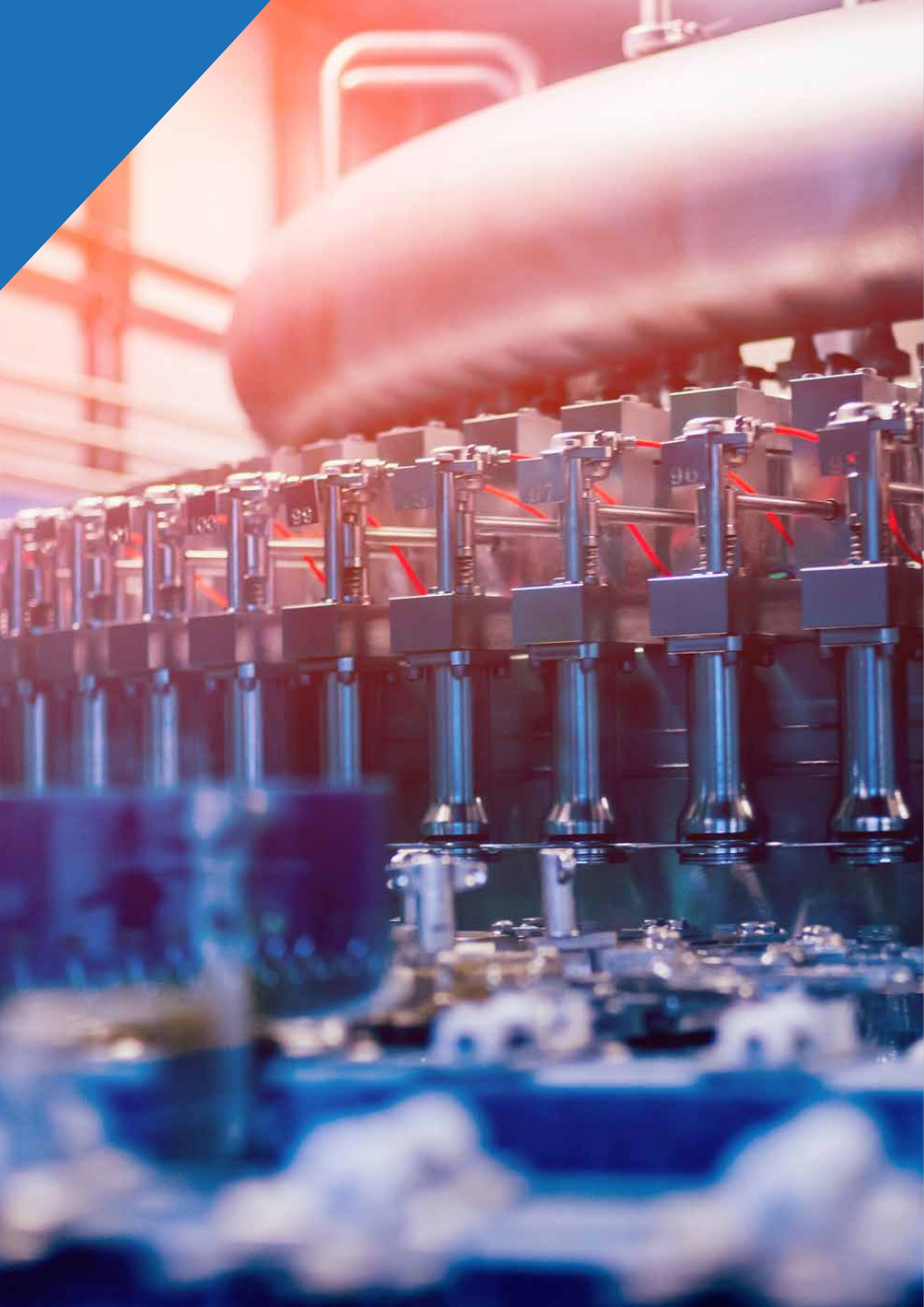## Technology opens the door

**The big question is this: If servitization is so great, why has it been largely confined until recently to high-risk, high-value 'edge applications' such as aerospace and defense?**

**The answer: technology.**

Industry 4.0 includes a basket of innovations that add up to a transformative moment for servitization.

Factories are increasingly populated by smart, connected machines and instruments that collect data automatically. The same machine data that is already being used for other purposes can feed into condition monitoring systems that can enable Predictive Maintenance. What's more, because the data is already being collected, introducing Predictive Maintenance doesn't require any disruption to existing factory operations.

Condition monitoring systems use the latest advanced machine learning algorithms to take machine data and turn it into valuable information about the state of assets across the organization. In other words, automated systems can now deliver advanced condition monitoring without the need for human intervention.

Condition monitoring enables the OEM to monitor assets remotely and predict when maintenance is needed. Ideally, the system provides an alert in time for the OEM to take action and avert any problem before it can impact on the end user.

At the same time, cloud-based solutions minimize the upfront investment, enabling users to rent the necessary condition monitoring capabilities rather than having to buy dedicated onsite software, the hardware needed to run it and the experts previously necessary to analyze the outputs. In addition, these solutions are readily scalable, making it easy to deploy initially a small number of machines to start with, before rolling out the solution seamlessly across the entire factory.

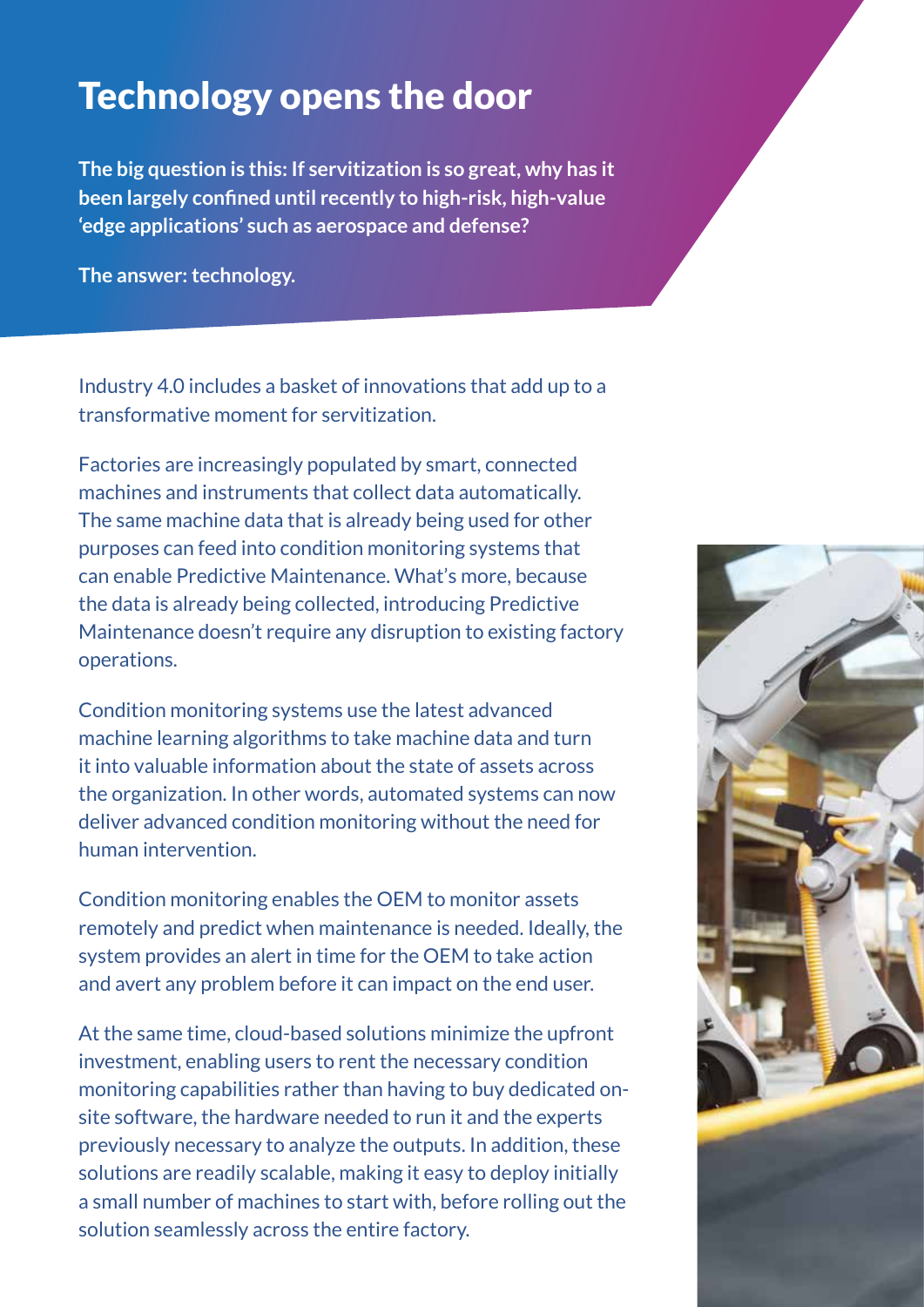This Software as a Service (SaaS) delivery model means that the price per machine typically reduces as the number of machines included in the project grows.

Together, these innovations sweep away the traditional barriers of cost and scalability that have previously prevented the wider adoption of servitization. They add up to a step-change in the practicality and affordability of implementing predictive maintenance, which is the key enabler of profitable servitization.

In other words, there has never been a better time for OEMs across all industrial sectors to take another look at servitization and consider whether it's right for them and their customers.



### HOW SENSEYE CAN HELP

Senseye is at the leading edge of using advanced machine learning for condition monitoring. Its unique algorithms can turn data into an accurate prediction of the Remaining Useful Life (RUL) of manufacturing assets – a technique known as prognostics.

**Senseye PdM delivers proven results by enabling true predictive maintenance:**

- **50% reduction in downtime**
- **55% increased productivity**
- **85% increase in maintenance accuracy**

This scalable system breaks down old cost barriers to condition monitoring and brings servitization business models within the reach of many more OEMs.

**See how Senseye has lowered the barriers to entry into servitization. Book a demo of Senseye PdM today.**